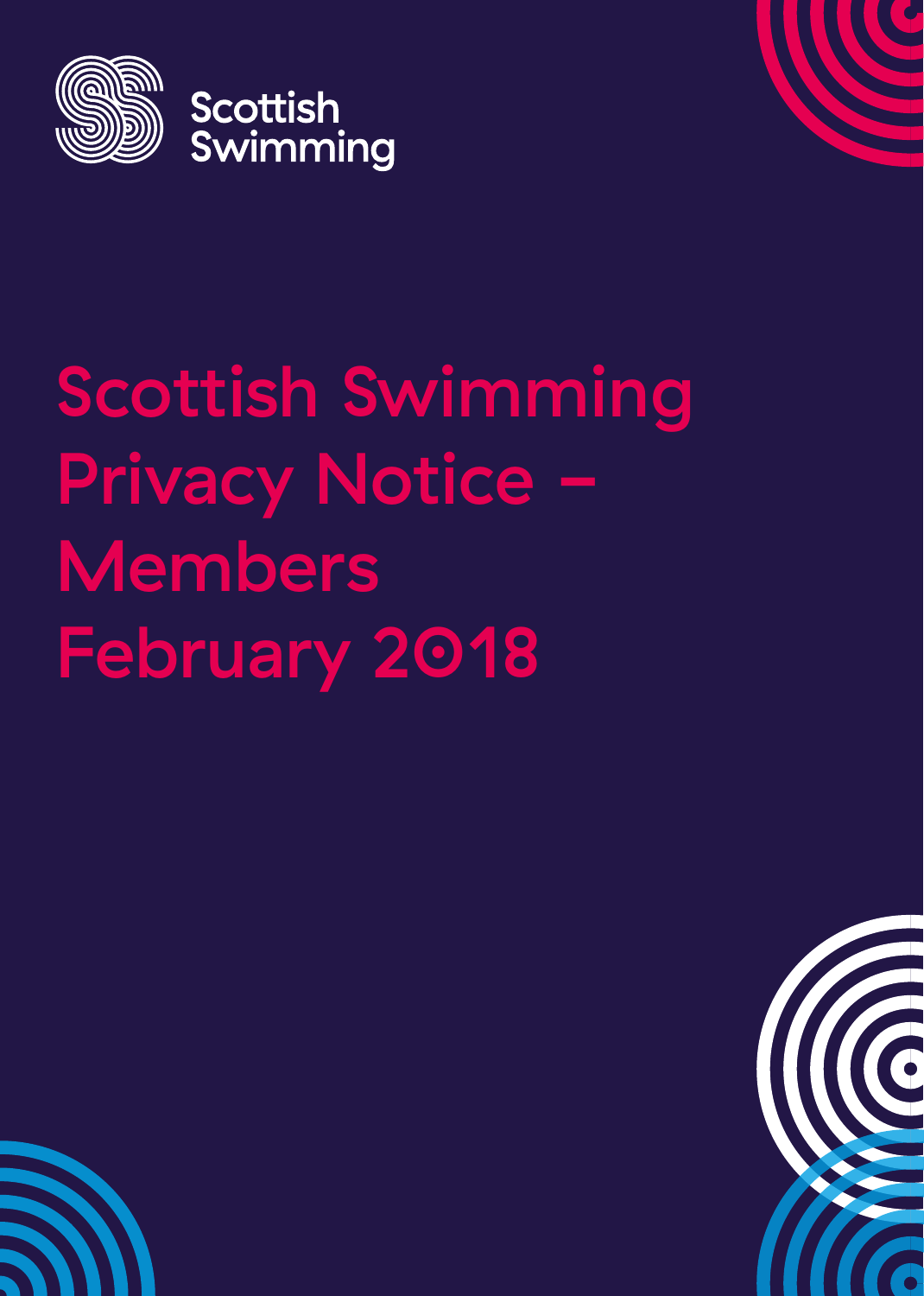#### What we need

The Scottish Amateur Swimming Association, trading as Scottish Swimming, will be a "controller" of the personal information that you provide to us on our online membership system (known as Azolve), unless otherwise stated. When you register as a member of Scottish Swimming or renew your membership (including if you are registering or renewing on behalf of a child under the age of 16), we will ask you for the following personal information:

• contact details – name, address, email address (for children under 16 this is the email address of the parent), and date of birth; • membership criteria / category swimmer, non-swimmer or volunteer;

• equality information – disability (if any), ethnic group, religious belief, gender identity and sexual orientation.

#### Why we need your personal information contractual purposes

We need to collect our members' personal information so that we can manage your membership. We will use our members' personal information to:

• provide you with core member services, including, insurance, licensing and PVG checks; • set up your online membership account and administer your account online; and

• send you membership communications by post or email in relation to essential membership services, including but not limited to, membership renewals and information on membership benefits.

If you do not provide us with all of the personal information that we need to collect then this may affect our ability to offer the above membership services and benefits.

## Why we need your personal information – legitimate purposes

We also process our members' personal information in pursuit of our legitimate interests to:

• promote and encourage participation in aquatic sports by sending members' communications and booking

information for upcoming competitions and events. Our competitions and events may be filmed for live streaming purposes and your personal information may also be used in images captured from our competitions and events, which we use for promotional, education and development purposes;

• provide competition in aquatic sports by accepting and managing entries for our competitions and checking your personal information to ensure you are entered into the correct category;

• monitor and develop participation in aquatic sports by monitoring members' engagement and participation through attendance and inviting our members to participate in surveys for researching and development purposes;

• develop and maintain our members' qualifications, including sending email communications to members to inform you of upcoming courses, renewal requirements and verify that you have completed any mandatory training and PVG  $\angle$  child protection requirements;

• respond to and communicate with members regarding your questions, comments, support needs or complaints, concerns or allegations in relation to the aquatic sports. We will use your personal information to investigate your complaint, to suspend membership and take disciplinary action where appropriate; and

• run the Scottish Swimming membership check which can be found online at https://www.scottishswimming.com/membership/ membership-check.aspx to ensure that a member is eligible to compete or officiate at an event.

Where we process your personal

information in pursuit of our legitimate interests, you have the right to object to us using your personal information for the above purposes. If you wish to object to any of the above processing, please contact us at

DP@scottishswimming.com. If we agree and comply with your objection, this may affect our ability to undertake the tasks above for the benefit of you as a member.

## Why we need your personal information – legal obligations

We are under a legal obligation to process certain personal information relating to our members for the purposes of complying with our obligations under:

• the Companies Act 2006 to maintain a register of our members, which includes our members' name, address, the date they were admitted to membership and the date on which they ceased to be our member, and hold general meetings, including issuing notices and voting arrangements; • our sportscotland regulatory requirements to report on the size, achievements and profile of our members; and

• the Equality Act 2010, which requires us to process personal information to make reasonable adjustments where necessary.

## Why we need your personal information – equality monitoring requirements

We are required to use our members' personal information relating to a disability, ethnic group, religious belief, gender identity and sexual orientation for equality monitoring purposes required by sportscotland. We will process such personal information through aggregated and anonymised reports to identify and keep under review the existence or absence of equality of opportunity or treatment between groups of people within the same categories to promote or maintain equality within our sport.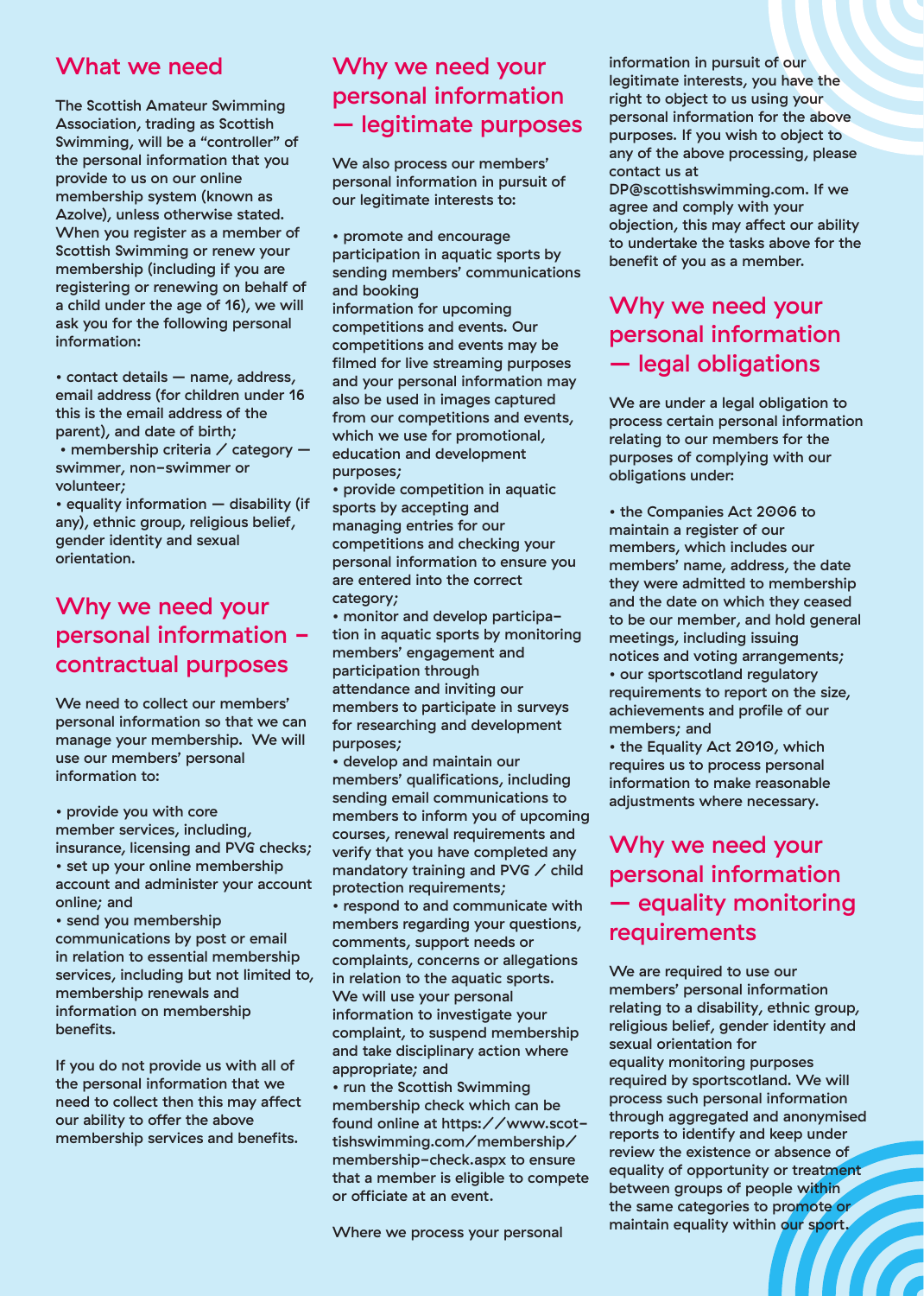#### Other uses of your personal information

We may ask you if we can process your personal information for additional purposes. Where we do so, we will provide you with an additional privacy notice with information on how we will use your information for these additional purposes.

We may be asked by our member clubs to collect and store personal information about their individual members. Where we do this, the clubs have a responsibility as "controllers" to provide their members with privacy notices and we will not use such personal information for any other purpose.

#### Who we share your personal information with

If your personal information is included in any images or videos taken by us at our competitions and events, we may share this with members of the Scottish media, sponsors, sportscotland and Sports Partners (including Scottish Leisure Trusts, Scottish Local Authorities, Swimming Clubs, Scottish Disability Sport, Scottish Universities) for promotional and/or journalistic purposes.

For active competitive members, your basic personal information (name, gender, year of birth if over 16 and which club(s) you are a member of) is shared with the Swim England rankings system, which can be found at https://www.swimmingresults.org Swim England rankings team will be the "controller" of such personal information upon receipt.

We may be required to share personal information with statutory or regulatory authorities and organisations to comply with statutory obligations. Such organisations include the Health & Safety Executive, Disclosure Scotland, and Police Scotland for the purposes of safeguarding children. We may also share personal

information with our professional and legal advisors for the purposes of taking advice.

In the event that we do share personal information with external third parties, we will only share such personal information as is strictly required for the specific purposes and take reasonable steps to ensure that recipients shall only process the disclosed personal information in accordance with those purposes.

Scottish Swimming employs Azolve to administer our membership database, as part of which Azolve contracts third party payment providers to process your payments of our behalf. Azolve and its payment providers process our members' personal information on our behalf as "processors" and are subject to written contractual conditions to only process that personal information under our instructions and protect it.

For members who are attending UKCC courses run by Scottish Swimming, we use a platform called OneFile to administer our courses. The Onefile system holds basic personal details (name, email, date of birth) and processes learners' personal information on our behalf as "processors" and are subject to written contractual conditions to only process that personal information under our instructions and protect it.

#### How we protect your personal information

Your personal information is stored on our electronic filing system and our servers based in Europe, and is accessed by our staff and volunteers for the purposes set out above.

## How long we keep your personal information

We will only keep your personal information for as long as necessary to provide you with membership services. Unless you ask us not to, we will review and possibly delete your personal information where you have not renewed your membership

with us for six years.

We will keep certain personal information of members for longer in order to confirm your identity, when you were a member of Scottish Swimming and for how long. We need to do this to comply with the Companies Act 2006, which requires us to keep a register of members or in the event of a claim against Scottish Swimming.

#### Your rights

You can exercise any of the following rights by writing to us at DP@scottishswimming.com or by logging on to your account at https://scottishswimming.azolve. com/Account.mvc/LogIn Your rights in relation to your personal information are:

- you have a right to request access to the personal information that we hold about you by making a "subject access request";
- if you believe that any of your personal information is inaccurate or incomplete, you have a right to request that we correct or complete your personal information;
- you have a right to request that we restrict the processing of your personal information for specific purposes; and

• if you wish us to delete your personal information, you may request that we do so.

Any requests received by Scottish Swimming will be considered under applicable data protection legislation. If you remain dissatisfied, you have a right to raise a complaint with the Information Commissioner's Office at www.ico.org.uk

#### FOR FURTHER INFORMATION GO TO:

W: www.scottishswimming.com E: DP@scottishswimming.com T: 01786 466520